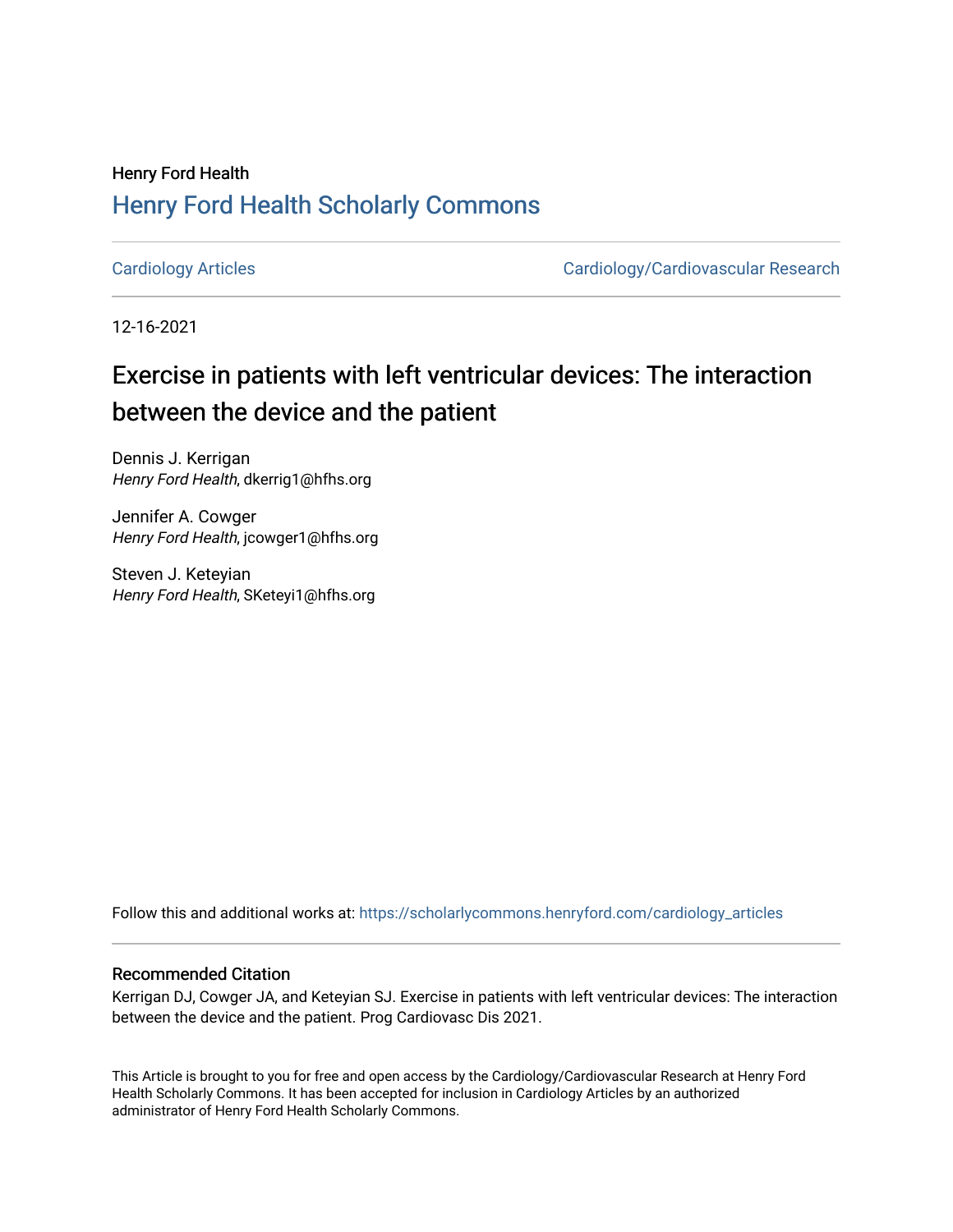# **ARTICLE IN PRESS**

[Progress in Cardiovascular Diseases xxx \(xxxx\) xxx](https://doi.org/10.1016/j.pcad.2021.12.002)



Contents lists available at [ScienceDirect](http://www.sciencedirect.com/science/journal/)

## Progress in Cardiovascular Diseases



journal homepage: <www.onlinepcd.com>

## Exercise in patients with left ventricular devices: The interaction between the device and the patient

## Dennis J. Kerrigan \*, Jennifer A. Cowger, Steven J. Keteyian

Division of Cardiovascular Medicine, Henry Ford Hospital, Detroit, MI, USA

## article info abstract

Mechanical circulatory support

Advances in the engineering of surgically implanted, durable left ventricular assist devices (LVAD) has led to improvements in the two-year survival of patients on LVAD support, which is now comparable to that of heart transplant (HT) recipients. And with the advent of magnetic levitation technology, both the survival rate and average time on LVAD support are expected to improve even further. However, despite these advances, the functional capacity of patients on LVAD support remains reduced compared to those who received a HT. A few small clinical trials have shown improvement in functional capacity with exercise training. Peak oxygen uptake improves modestly (10%–20%) with exercise training, suggesting a possible celling-effect linked to the ability of the LVAD to increase flow during exercise. This paper reviews both (a) the effect of the LVAD on the cardiorespiratory responses during a single, acute bout of exercise up to maximum and (b) the central and peripheral adaptations that occur among patients with an LVAD who undergo an exercise training regimen. We also address the tenets of the exercise prescription that are unique to patients with a durable LVAD.

© 2021 Elsevier Inc. All rights reserved.

### Contents

Keywords: Exercise testing Exercise training

Durable left ventricular (LV) assist device (LVAD) support is indicated for carefully selected individuals with advanced systolic heart failure (HF) refractory to medical optimization (American Heart Association/American College of Cardiology Stage D systolic heart failure).<sup>[1](#page-6-0)</sup> To date, over 28,000 individuals have undergone Food and

E-mail address: [dkerrig1@hfhs.org](mailto:dkerrig1@hfhs.org) (D.J. Kerrigan).

Drug Administration (FDA) approved LVAD implanted in the United States, as either a bridge to heart transplantation (HT) or for permanent ("Destination Therapy") support.<sup>[2](#page-6-0)</sup> Currently, durable LV mechanical circulatory support (MCS) improves cardiac output (CO) and perfusion to vital organs using an electronically powered, continuous flow pump that removes blood from the LV via an inflow cannula, imparts kinetic energy as the blood traverses a motor, and then expels it through an outflow graft into the patient's ascending aorta ([Fig. 1\)](#page-2-0). Phasic blood delivery occurs during both the systolic and diastolic periods of the cardiac cycle, by means of either an axial (HeartMate II, Abbott, Inc) or centrifugal (HVAD, Medtronic, Inc.; HeartMate 3, Abbott, Inc) flow pathway within the pump casing. The early generation, FDA approved devices (HeartMate II and HVAD) were plagued by complications, including

<https://doi.org/10.1016/j.pcad.2021.12.002> 0033-0620/© 2021 Elsevier Inc. All rights reserved.

Please cite this article as: D.J. Kerrigan, J.A. Cowger and S.J. Keteyian, Exercise in patients with left ventricular devices: The interaction between the device and the patie..., Progress in Cardiovascular Diseases, <https://doi.org/10.1016/j.pcad.2021.12.002><br>Downloaded for Anonymous User (n/a) at Henry Ford Hospital / Henry Ford Halth System (CS North America) from Clinical

Abbreviations: 6MWT, six minute walk test; BP, blood pressure; CO, cardiac output; CR, cardiac rehabilitation; FDA, Food and Drug Administration; HF, heart failure; HFrEF, heart failure with reduced left ventricular ejection fraction; HR, heart rate; HT, heart transplant; LV, left ventricle; LVAD, Left ventricular assist device; MCS, mechanical circulatory support; RV, right ventricle; VO<sub>2</sub>, oxygen uptake.

<sup>⁎</sup> Corresponding author at: 6525 Second Avenue, Detroit, MI 48202, USA.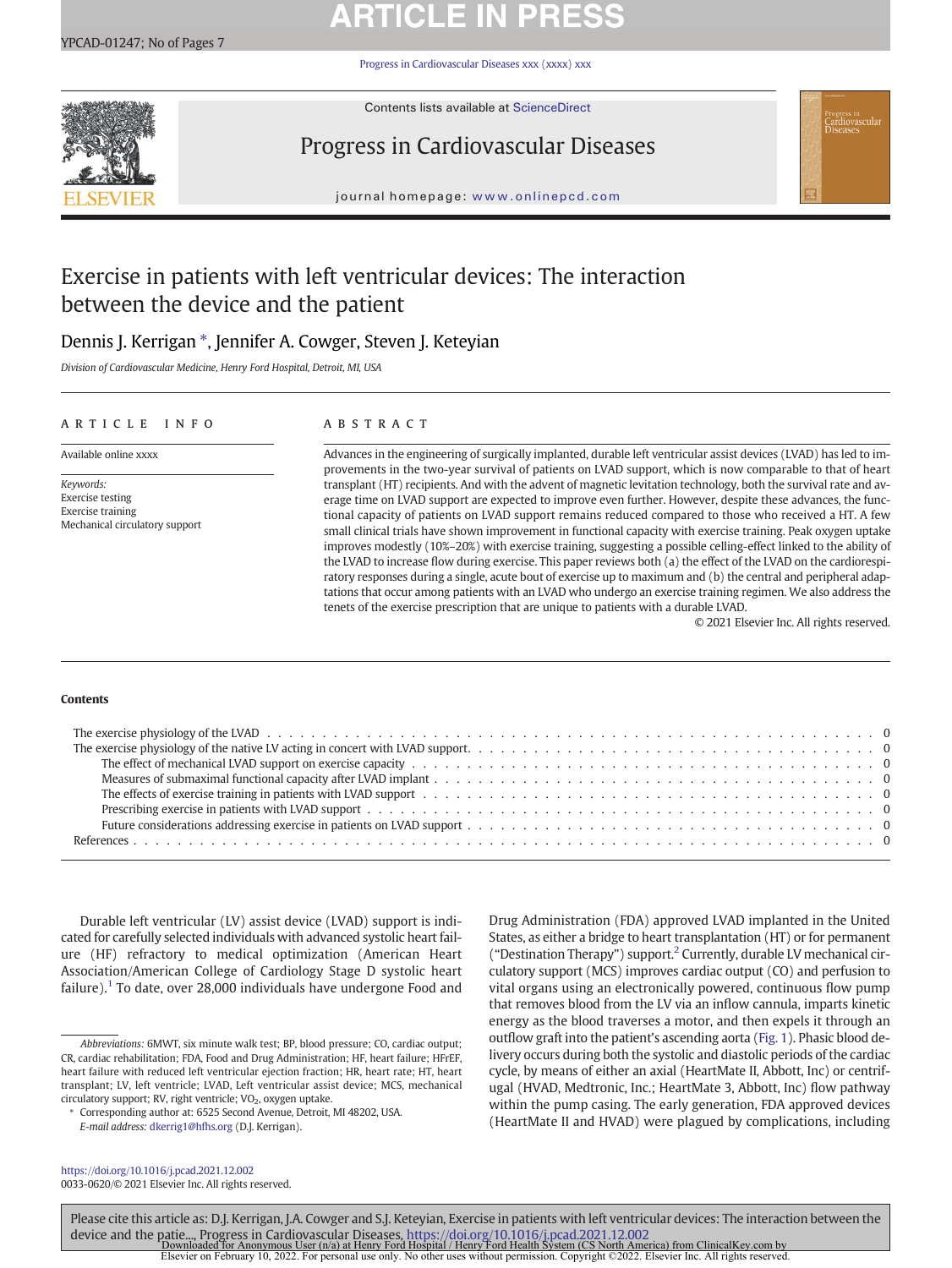

Fig. 1. Factors influencing exercise capacity in patients with a left ventricular assist device.

pump thrombosis and strokes, with average survival rates of 84% at 1 year and 46% at 5 years following implant. These early generation pumps were replaced by third generation HeartMate 3 (Abbott, Inc) continuous flow technology that uses magnetic levitation to move impellers within a pump housing that is located external to the pericardium. Clinical trial and registry data of patients on HeartMate 3 LVAD support demonstrate average survival rates of 88% at 1 year and 84% at 2 years, effectively mirroring that of HT over the short term.<sup>3,4</sup> The HeartMate 3 pump design has effectively eliminated pump thrombosis, reduced risk for stroke, and is expected to allow for an average survival time well beyond 5 years.<sup>5</sup>

Given the improvements in LVAD survival and the increased use of LVADs in the United States, the number of patients on LVAD support referred for exercise-based cardiac rehabilitation (CR) has commensurately increased. However, despite HF with reduced LV ejection fraction (HFrEF) representing a diagnosis covered by Medicare, in 201[6](#page-6-0) only 42% of eligible LVAD patients attended  $CR<sup>6</sup>$  One potential barrier to CR in the LVAD patient population is the medical complexity of these patients, including difficulties with the monitoring of vital signs, equipment management, and small increases in the risk of complications (e.g., arrhythmias, hypotension) during exercise. Additionally, a survey of European CR facilities cited a lack of properly trained staff and staff safety concerns as two other reasons why patients on LVAD support are not enrolled into their CR facility.<sup>[7](#page-6-0)</sup> It is likely that the above concerns, coupled with the complex interaction between the LVAD and the native cardiovascular system during exercise, both contribute to staff hesitancy and low enrollment into CR. In this paper we address the exercise physiology of the LVAD patient to a single bout of exercise, the central and peripheral of adaptations to an exercise training regimen, and how to establish an effective exercise prescription that mitigates potential safety concerns in these unique patients.

### The exercise physiology of the LVAD

Continuous flow LVADs provide resting flow rates of 3–6 L/min, peaking at  $\sim$ 10 L/min with exercise.<sup>[8](#page-6-0)</sup> Present FDA approved continuous flow LVADs operate at a fixed speed, independent of rest or exercise.<sup>[8](#page-6-0)</sup> Therefore, any increase in flow through the pump or through the aortic valve is dependent on augmentation of native right and left heart function. Durable LVAD technology is typically set at a speed (measured in revolutions per minute) that can provide adequate end organ perfusion at rest that is indexed to body surface to yield a flow rate of 2.2–2.4 mL/ min/m2 . This approach results in an appropriate unloading of the LV and does so without adverse impact on the neighboring right ventricle (RV) or instigation of LV suction.

Despite the discordance between the device and the body's native CV system, LVAD flow does increase with exercise but via mechanisms that differ from that of a healthy control (Figure 1). In patients without LVAD support, heart rate (HR) is a main determinate of CO in the native

### <span id="page-2-0"></span>D.J. Kerrigan, J.A. Cowger and S.J. Keteyian Progress in Cardiovascular Diseases xxx (xxxx) xxx

LV, increasing in a linear fashion during higher intensity aerobic-typeexercise (i.e.,  $>50\%$  peak oxygen uptake, VO<sub>2</sub>).<sup>[9](#page-6-0)</sup> In patients on LVAD support, augmentation of pump flow during exercise is reliant on native heart contractility and LVAD flow is only moderately correlated to HR during exercise.<sup>[10](#page-6-0)</sup> This observation was reported by Muthiah et al., who showed that the contribution of various paced HRs on LVAD flow rate was negligible.<sup>[10](#page-6-0)</sup> This suggests that among patients with an LVAD, it is likely that other factors have a greater impact on exercise capacity than chronotropic response.<sup>[11,12](#page-6-0)</sup> Right heart dysfunction and pulmonary hypertension, for example, can critically limit LVAD output during exercise due to impairment in rapid LVAD filling. Additionally, many patients on continuous flow LVAD support have acquired aortic valve stenosis and/or complete aortic valve leaflet fusion (i.e., acquired aortic valve closure), preventing an increase in native CO via the aortic valve, and/or aortic insufficiency (AI) which leads to ineffective pump flow due to recirculation.<sup>[13](#page-6-0)</sup> If systemic blood pressure (BP) substantially increases during exercise, the gradient driving this recirculation is increased, potentially contributing to exertional intolerance in the LVAD patient with AI.

Pump speed has a proportional relationship to pump flow, leading many to speculate about increasing speed as a method to bolster  $VO<sub>2</sub>$ peak.[14](#page-6-0)–<sup>16</sup> However, there are limitations when increasing LVAD speed with respect to initiating potential RV complications. Additionally, exercise testing studies that adjusted pump speed have not consistently found improvements in peak  $VO<sub>2</sub>$ , suggesting there are still other factors influencing peak  $VO<sub>2</sub>$ .<sup>[17](#page-6-0)</sup> Thus, since pump speed is fixed in contemporary LVADs, the largest contributor to pump flow both at rest and during exercise is the pressure gradient across the pump (i.e., pump head or differential pressure). The two main determinates affecting the pressure gradient across the pump are (a) systemic arterial BP and (b) LV end diastolic pressure.<sup>18,19</sup> Elevation of systemic arterial BP can lead to a marked reduction in LVAD pump flows in patients on modern centrifugal flow, continuous  $LVADs^{20}$ . During exercise, total peripheral resistance, however, is usually reduced, leading to a subsequent increase in LVAD output. While this relationship between afterload and forward flow also happens in the non-LVAD supported native LV, the influence of afterload is 3–4 times more impactful relative to flow through the LVAD pump.<sup>19</sup> This finding was shown by Salamonsen et al. who reported that the afterload sensitivity of various continuous flow-LVADs was  $0.09 \pm 0.034$  L/min/mmHg, compared to the known average values measured in the human LV of  $0.03 \pm 0.01$  L/min/mmHg<sup>21</sup>.

With respect to the LV end diastolic pressure during exercise, this is primarily driven by blood returning to the LV (i.e. preload) through a combined effect from the skeletal muscle pump and residual RV and LV contractility.<sup>17</sup> The influence of the skeletal muscle pump on preload was illustrated during a tilt-table study that found active ankle flexion in patients on LVAD support increased LVAD flow rate regardless of body position (i.e., supine versus upright).<sup>10</sup> Patient volume status also modulates LV end diastolic pressure, and LVAD flows can markedly drop when patients with centrifugal flow LVADs (HeartMate 3 and HVAD) are intravascularly volume depleted.

### The exercise physiology of the native LV acting in concert with LVAD support

Adding to the complexity of the response of the LVAD during exercise is the contribution of the native LV during exercise. Specifically, residual contraction of the native LV contributes to pump flow in a variable manner, both at rest and during exercise. Residual LV contraction leads to increased LV filling pressures, which peaks during systole, resulting in LVAD flow rates during systole that are 3 times higher than during diastole.<sup>8</sup>

If LV pressure exceeds aortic pressure during systole, aortic valve opening will occur in LVAD patients without fused/stenotic aortic valves. In this scenario, the LVAD works in parallel with the native heart, contributing up to an additional 3 L/min of CO from the native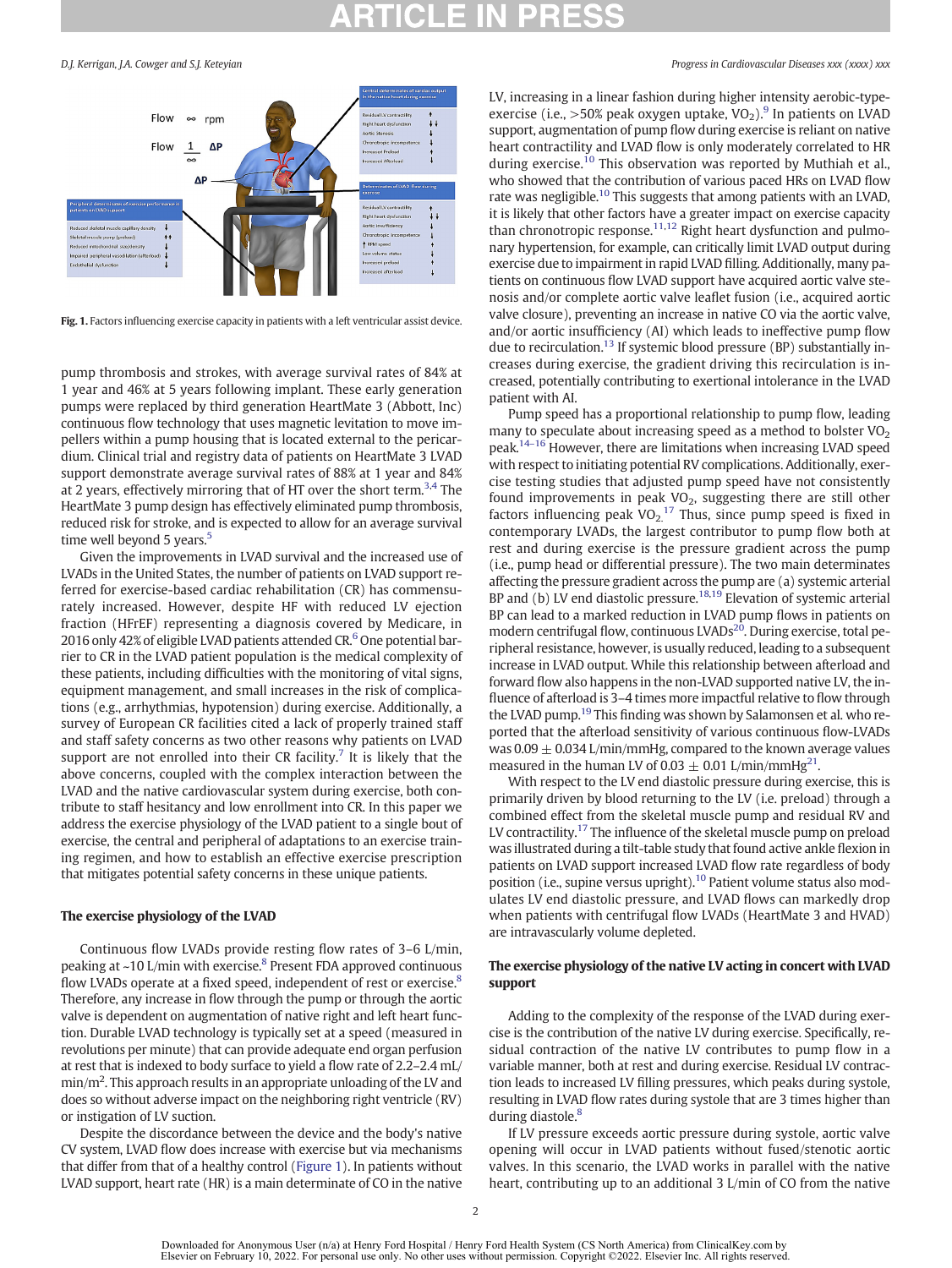| Study                                                                                 | Participants Device |              | Time of testing before LVAD | Time of testing after LVAD | Preoperative LVAD Exercise       | Postoperative LVAD Exercise                                                                                                                                                                      | P Value |
|---------------------------------------------------------------------------------------|---------------------|--------------|-----------------------------|----------------------------|----------------------------------|--------------------------------------------------------------------------------------------------------------------------------------------------------------------------------------------------|---------|
|                                                                                       | Age                 | type(n)      | implant (days)              | implant (days)             | metrics                          | metrics                                                                                                                                                                                          |         |
| Benton et al. (2015)                                                                  | $56 + 12$           | IO HM II     | 121                         | 178                        | $NO2 = 11.6 \pm 5.0$ mL/kg/min % | ৯ৎ<br>$NO_2 = 15.4 \pm 3.9$ mL/kg/min                                                                                                                                                            |         |
|                                                                                       |                     |              |                             |                            | $pVO_2 = 40%$                    | $pVO2 = 54%$                                                                                                                                                                                     | 010.0   |
| Cowger et al. (2018)                                                                  | $60 + 12$           | 135 HM 3     | $\frac{1}{2}$               | ≈                          | 6 MW = $173(0-290)$ m)           | 6 MW $=$ 312 (215-407)                                                                                                                                                                           | (0.000) |
| Cowger et al. (2018)                                                                  | $59 \pm 12$         | 127 HM II    | N/A                         | 80                         | $6$ MW $=$ 39 (0–259 m)          | 6 MW = $358(259-415)$                                                                                                                                                                            | 0.0007  |
| Gallastegi et al. (2020)                                                              | $52 \pm$            | 25 HVAD      | 29                          | $\frac{8}{2}$              | $pVO2 = 11.0 \pm 0.53$ mL/kg/min | $pVO2 = 12.7 \pm 0.61$ mL/kg/min                                                                                                                                                                 | 1,001   |
|                                                                                       |                     | 5 HM 3       |                             |                            | Ex time = $7.2 \pm 0.6$ min      | Ex time = $8.9 \pm 0.5$ min                                                                                                                                                                      | 0.003   |
|                                                                                       |                     |              |                             |                            | $VEVCO2 = 45.4 \pm 1.6$          | $VE/VCO2 = 40.3 \pm 1.3$                                                                                                                                                                         | 0.001   |
| Leibner et al. (2013)                                                                 | G)<br>$55 \pm$      | 21 HM II     | $\frac{1}{N}$               | $30 - 90$                  | $pVO2 = 10.1 \pm 3.4$ mL/kg/min  | $pVO_2 = 13.4 \pm 5.5$ mL/kg/min                                                                                                                                                                 | 0.05    |
|                                                                                       |                     | 1 HVAD       |                             |                            | $\%pVO2 = 34%$                   | $\frac{2}{9}N_0 = 44%$                                                                                                                                                                           | 0.05    |
| Rosenbaum et al. $(2018)$ 63 $\pm$ 10                                                 |                     | 43 HM II     | 36                          | 350                        | $pVO2 = 11.8 \pm 2.9$ mL/kg/min  | $pVO2 = 12.4 \pm 3.0$ mL/kg/min                                                                                                                                                                  | 0.26    |
|                                                                                       |                     | <b>GRVHS</b> |                             |                            | Ex time $=$ 5.1 min              | Ex time $= 5.8$ min                                                                                                                                                                              |         |
|                                                                                       |                     |              |                             |                            | $VE/VCO2 = 39.2 \pm 6.5$         | $VE/VCO2 = 36.0 ± 6.3$                                                                                                                                                                           | 1,001   |
|                                                                                       |                     |              |                             |                            | 6 MW = $344 \pm 77$ m            | $6$ MW = 393 $\pm$ 81 m                                                                                                                                                                          | < 0.001 |
| Slaughter (2009)                                                                      | $62 \pm 12$         | 50 HM II     | $\frac{1}{N}$               | 90                         | $6$ MWT = 182 $\pm$ 140          | $6$ MWT = 319 $\pm$ 191                                                                                                                                                                          | 200001  |
| Abbreviations: 6MWT, six-minute walk test; HMII, Heart Mate II; HM3, Heart Mate 3; HV |                     |              |                             |                            |                                  | AD, Heart Ware; pVO <sub>2,</sub> peak oxygen uptake; %pVO <sub>2</sub> , Percent predicted peak oxygen uptake; VE/VCO <sub>2</sub> , Slope of the ratio of minute ventilation to carbon dioxide |         |

Table 1

Measures of functional capacity and other cardiopulmonary measures before and following LVAD implantation.

Measures of functional capacity and other cardiopulmonary measures before and following LVAD implantation

D.J. Kerrigan, J.A. Cowger and S.J. Keteyian Progress in Cardiovascular Diseases xxx (xxxx) xxx

heart (via ejection through the aortic valve).<sup>[22](#page-6-0)</sup> Evidence of this parallel blood flow, which was also reported in first generation pulsatile LVADs, is supported by exercise studies showing CO values that exceed the known parameters of the device.<sup>22-24</sup>

In patients with fixed/fused aortic valve leaflets or marginal residual LV contractility, the LVAD continues to work in series with the heart during exercise. In this scenario, residual isovolumic LV contraction does not allow for aortic valve opening during exercise, but the pressure gradient between the LVAD inflow and aorta is still reduced, promoting increased flow through the pump during ventricular systole.

## The effect of mechanical LVAD support on exercise capacity

Peak VO<sub>2</sub> is an important predictor of survival in patients on LVAD support.<sup>25</sup> A recent analysis found survival cut-off values for risk stratification in LVAD patients that are similar to patients with HFrEF (i.e.  $\leq$ 12 mL/kg/min on a beta-blocker or  $\leq$  14 mL/kg/min without a beta-blocker).<sup>[25](#page-6-0)</sup> Despite several studies examining peak  $VO<sub>2</sub>$  before and after LVAD implant, uncertainty remains whether continuous flow-LVADs alone improve peak exercise capacity (Table 1). In one of the largest cohorts of patients to perform cardiopulmonary exercise testing before and after LVAD implant ( $n = 49$ ), Rosenbaum et al. reported a non-significant increase in peak VO<sub>2</sub> of 0.6 mL/kg/min ( $p = 0.26$ ) at 12 months following implant.<sup>[26](#page-6-0)</sup> While clinically and/or statistically significant increases in peak  $VO<sub>2</sub>$  were not observed, significant improvements in peak exercise time  $(+0.7 \text{ min})$ , six-minute walk test (6MWT) distance  $(+49 \text{ m})$ , and ventilatory efficiency [minute ventilation / volume of carbon dioxide expired slope] were noted. Other smaller studies have demonstrated significant improvements in peak VO<sub>2</sub> after LVAD implant; however, the reported increases were modest at best $17.27,28$  $17.27,28$  $17.27,28$ 

One factor likely contributing to persistently low age-predicted peak VO2 levels is the presence of peripheral maladaptations seen in patients with advanced HF, such as reduced muscle capillary density, endothelial dysfunction, myocyte atrophy, and downregulation in aerobic enzyme activity (e.g., citric synthase, etc.).<sup>29-31</sup> Additionally, extended hospitalization before and after LVAD implant (16–20 day postoperative and 20–30 days for total length of stay) can markedly exacerbate deconditioning and lead to delays in starting CR. In fact, a report by Richey et al. found that the average time to begin CR following LVAD implant was 140 days, which was 90 days longer than the average delay for patients undergoing coronary artery bypass graft surgery and 74 days lon-ger than observed for HT patients.<sup>[6](#page-6-0)</sup> Serial exercise testing after LVAD implant suggests there may be a small increase in peak  $VO<sub>2</sub>$  within the first few months following LVAD implantation, but over a longer period peak VO<sub>2</sub> remains relatively unchanged.<sup>[32](#page-6-0)-34</sup> Therefore, important implications arise relative to the potential role for exercise training in helping partially restore peak  $VO<sub>2</sub>$  and other measures of functional capacity.

### Measures of submaximal functional capacity after LVAD implant

Despite the mixed results for improvement in peak  $VO<sub>2</sub>$  after LVAD, improvements in submaximal measures of exercise tolerance and qual-ity of life have consistently been noted in clinical trials.<sup>[35](#page-7-0)-38</sup> In a recent clinical trial of patients on HM3 LVAD support, average 6 MWT distance increased by 94 m by 6 months postoperative. $37$ 

One challenge with such comparisons is that many patients are simply unable to perform any assessment of exercise tolerance or functional capacity just prior to LVAD implant. This limitation was illustrated by Rogers et al. (2010) and Cowger et al. (2018), both of which utilized 6MWT distance to measure functional improvements. In these two studies, if a patient was unable to perform a 6MWT prior to LVAD implant, they were assigned a 6MWT distance of zero at baseline, thus potentially inflating the magnitude of improvement in functional capacity after LVAD implant. However, because the vast

production. Bold values indicate a p value  $< 0.05$ 

production. Bold values indicate a p value  $< 0.05$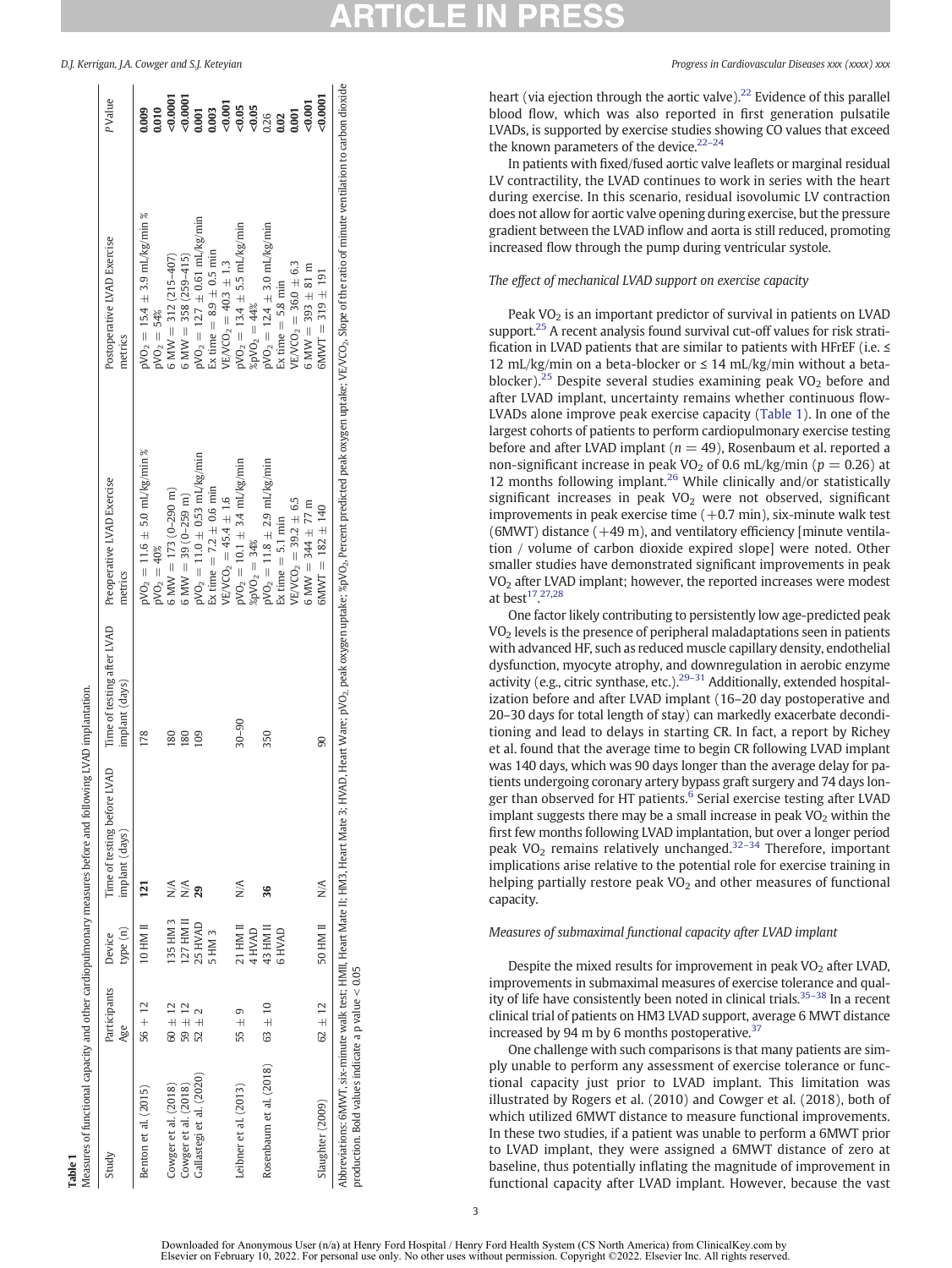# **RTICLE IN PR**

majority of LVAD patients are intensive care unit confined prior to LVAD implant due to various degrees of cardiogenic shock, it is likely that the gains noted in 6MWT distance following LVAD implant are clinically relevant.

### The effects of exercise training in patients with LVAD support

While limited by a small number of single site trials, aerobic exercise training does appear to improve peak VO<sub>2</sub> by roughly 10%–20% in this population.<sup>32[,39](#page-7-0)–41</sup> Most of the training studies to date that measured peak VO2 in patients on LVAD support have involved 6–12 weeks of supervised, continuous aerobic-type exercise at a moderate intensity utilizing either cycle ergometers or treadmills ([Table 2\)](#page-5-0). A meta-analysis of 4 randomized trials involving 74 patients on LVAD support reported improvements in peak VO<sub>2</sub> (+1.94 mL/kg/min, 95% CI 0.63–3.26, p = 0.004).[42](#page-7-0) However, not all training studies in LVAD patients have noted similar gains in peak VO<sub>2</sub>. Additionally, some trials reported improvements in peak  $VO<sub>2</sub>$  based on paired analysis within the training groups but found no significant change when measured against a comparison group. This may be a result of small sample sizes, variable patient phenotypes, or to the timing of the intervention, which if it occurred shortly after implant, might have masked changes in peak  $VO<sub>2</sub>$  unique to exercise training because of improvements attributable to the LVAD itself. As mentioned earlier, another possibility as to why peak  $VO<sub>2</sub>$  has been found not to improve or improve modestly with training may be due to the limitations of the LVAD, as well as concomitant right heart dysfunction.

However, despite absent or modest improvements in peak  $VO<sub>2</sub>$ following exercise training, gains in muscular strength, quality of life, and improvements in measures of submaximal exercise have been noted in LVAD patients who have entered exercise training programs ([Table 2\)](#page-5-0). A qualitative meta-analysis of three randomized exercise training trials showed an average 60 m increase in the 6MWT (95% CI, 22.61–97.50,  $P = 0.002$ ) following training<sup>[43](#page-7-0)</sup> with or without improve-ments in peak VO<sub>2</sub>.<sup>[34,36,39](#page-7-0)</sup> In a prospective, non-randomized trial of patients on long-term LVAD support (i.e. time on LVAD support  $\sim$ 18 months), Villela et al. reported no change in peak VO<sub>2</sub> but a significant improvement in  $VO<sub>2</sub>$  at ventilatory threshold [7.1 (6.5, 9.1) to 8.5 (7.7, 9.3) mL/kg/min,  $P = 0.04$  following 5 weeks of higher intensity interval training.<sup>[36](#page-7-0)</sup> Similarly, in a long-term study of LVAD patients who participated in CR, Marko et al. also showed improvements in ventilatory threshold (5%) and time to exhaustion (33%) despite the absence of any significant change in peak  $\text{VO}_2$ <sup>[34](#page-7-0)</sup>

Patient reported health outcomes has also improved with exercise training and such changes are independently associated with clinical outcomes. And while there are many reports showing improvement in these measures following LVAD implantation alone, there is evidence that exercise training further improves patient reported health outcomes. In a randomized trial comparing usual care to 18 visits in CR (i.e., 3 days/wk. for 6 weeks), the CR group reported improved scores on the Kansas City Cardiomyopathy Questionnaire (mean increase  $=$ 14.4 points compared to no change in the usual care group).<sup>39</sup> Laoutaris et al. found similar improvements using the Minnesota Living with Heart Failure Questionnaire, while a training study by Karapolat et al. reported reductions in symptoms of depression in patients with LVADs as measured by the Beck depression questionnaire, showing an average improvement from 11.3  $\pm$  7.4 to 5.0  $\pm$  6.0.<sup>[44](#page-7-0)</sup> What is presently unknown about these improvements in patient reported health outcomes, is if a particular exercise mode or intensity of exercise modifies or accentuates the response. Additionally, presently unknown is the influence that social support, such as occurs in CR, has on patient reported outcomes.

Muscular strength, which is a known correlate to patient reported health outcomes and disability, is also associated with improved KCCQ scores in patients on LVAD support.<sup>[38](#page-7-0),[45](#page-7-0)</sup> In addition, muscular strength (as measured by a hand grip test) was found to be associated with

### D.J. Kerrigan, J.A. Cowger and S.J. Keteyian Progress in Cardiovascular Diseases xxx (xxxx) xxx

reduced hospital length of stay in patients hospitalized for LVAD implantation. $46,47$  Despite the positive associations between strength and outcomes, resistance training studies in this patient population are sparse. The few exercise training studies that did incorporate resistance exercises did not report any issues and reported improvements in muscular strength and endurance similar to other HF patients.<sup>[32](#page-6-0)[,34,40](#page-7-0)</sup> To our knowledge there has not been a comparison study between aerobic exercise training and strength training.

### Prescribing exercise in patients with LVAD support

Based on the above training studies, exercise seems to be well tolerated and safe in patients on LVAD support. While many exercise trials in the LVAD population have not disclosed adverse effects, those that have, report very few untoward events.<sup>39,[41](#page-7-0)</sup> Examples of these is a study by Karapolat et al. that reported only 1 occurrence (i.e., non-sustained ventricular tachycardia) in over 1600 exercise hours and another study by Kerrigan et al., reporting a single syncopal episode after exercise out of 313 training sessions.<sup>39,41</sup>

The training stimulus needed to improve functional capacity appears to be the same as patients with HFrEF not on LVAD support. Thus, performing aerobic exercise 3–5 days/week, for 20–60 min, at intensities starting as low as  $40\%$  of peak VO<sub>2</sub> reserve (depending on exercise capacity) and gradually progressing up to 80% peak  $VO<sub>2</sub>$  reserve would be appropriate for patients on LVAD support. Heart rate reserve (HRR) can be used as a surrogate measure of peak  $VO<sub>2</sub>$  reserve to guide exercise intensity, despite the discordance between the LVAD and native heart. An exception to this would be in patients who display chronotropic incompetence or rely on a permanent pacemaker to increase rate[.48](#page-7-0) For these patients there is a weaker association between VO2 and HR during exercise; therefore, the use of other methods to guide intensity such as the Borg rating of perceived exertion (6–20 scale) or the Talk Test method would be more appropriate.<sup>48</sup>

Resistance training is also recommended for patients on LVAD support, although due to the lack of research, there are no specific guidelines relative to repetitions, sets, and load (i.e., percent of onerepetition maximal). Studies in non-LVAD populations show that when compared to aerobic exercise, resistance exercises show a less pronounced reduction in total peripheral resistance and thus potentially, can negatively impact LVAD flow due to the device's sensitivity to afterload. Because of this, as well as other unknowns in this population, the resistance or intensity of work (i.e., amount of weight lifted) is generally conservative. This usually equates to performing resistance bands or light hand weights that can be done 10–15 repetitions, at an RPE of 11–13 on the 6–20 scale.

Due to the device itself, there are important precautions to consider beyond the standard wait of 8–12 weeks following sternotomy and LVAD implant[.49](#page-7-0) One of these precautions includes restricting extensive trunk flexion (e.g., sit-ups, leg lifts), which may disrupt the integrity of LVAD powerline (aka driveline) at the site where it exists in the skin (i.e., a risk for infection) or increase intra-abdominal pressure (which can reduce LVAD flow rate). None of the equipment should be exposed to high levels of moisture (dampening from sweat is generally okay) or submersion in water. Another precaution needed for all LVAD patients is reliable driveline stabilization (e.g., abdominal binder or extensive driveline skin anchoring) to reduce the risk of trauma where the driveline exits the skin or distally, including entanglement of the driveline on exercise equipment.<sup>50</sup> While it is highly unlikely a patient will experience disconnection of power when power sources are securely fastened per device instructions for use, severe or repetitive kinking of the power line can damage wire integrity, leading to rare interruptions in power supply. Careful attention to fall risk is important for this population due to the extra weight of the device equipment (i.e., batteries and device controller) which can affect the center of gravity in the LVAD patient. As a result, choosing alternative exercises such as a sit-to-stand or wall squats, as opposed to a regular squat can help build leg strength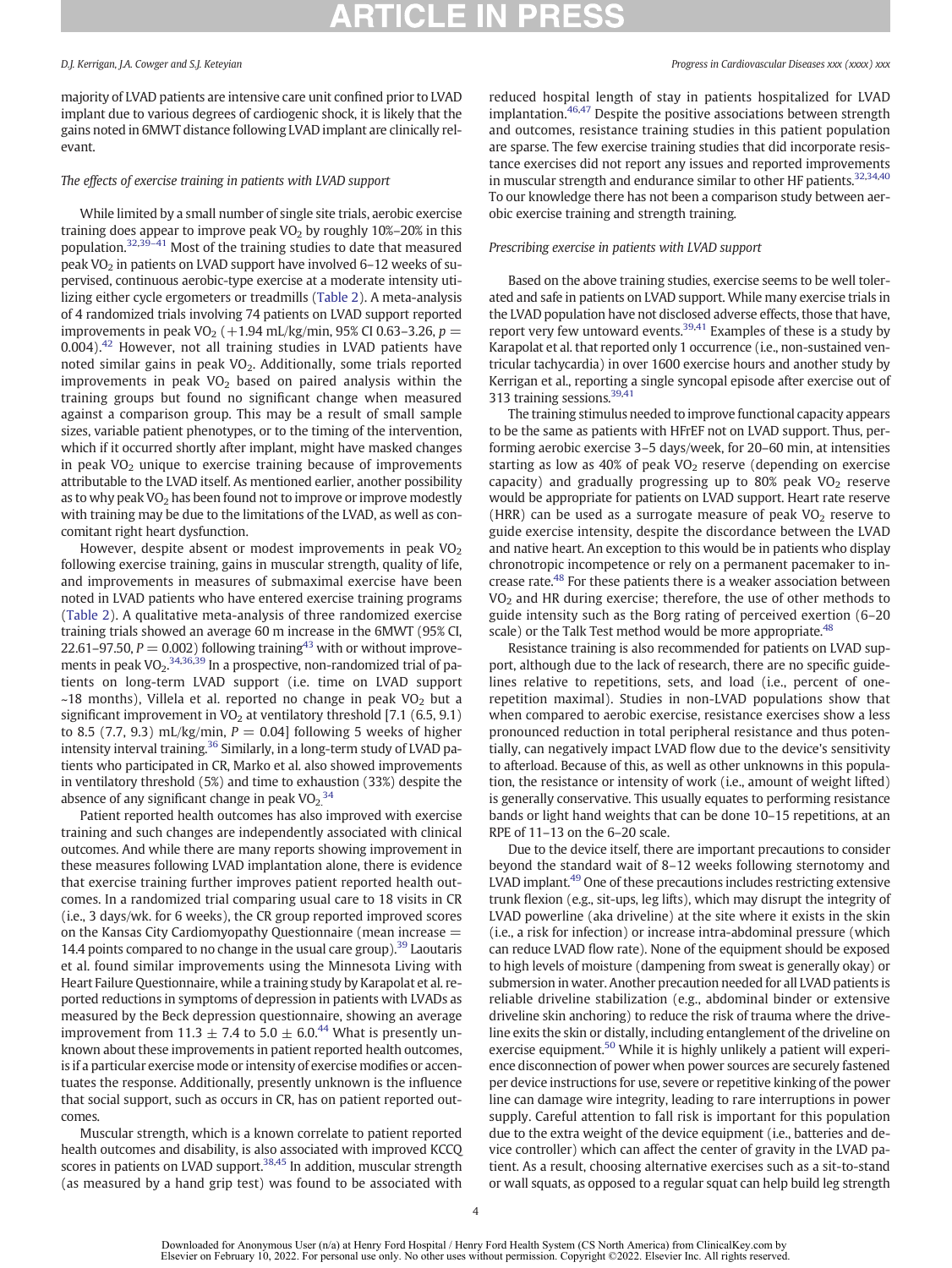<span id="page-5-0"></span>Measures of functional capacity and other cardiopulmonary measures before and following exercise training in patients with an LVAD.

| Study                                    | Participants<br>Age $(n)$            | Device type<br>(n)                                       | Study design                                                                                                                                                                                                                                              | Time following<br>LVAD implant<br>(days) | Before training exercise<br>metrics                                                                                                                                                                                                                                                                               | After training exercise metrics                                                                                                                                                                                                                                                                                         | P Value<br>(within<br>group)                                            |
|------------------------------------------|--------------------------------------|----------------------------------------------------------|-----------------------------------------------------------------------------------------------------------------------------------------------------------------------------------------------------------------------------------------------------------|------------------------------------------|-------------------------------------------------------------------------------------------------------------------------------------------------------------------------------------------------------------------------------------------------------------------------------------------------------------------|-------------------------------------------------------------------------------------------------------------------------------------------------------------------------------------------------------------------------------------------------------------------------------------------------------------------------|-------------------------------------------------------------------------|
| Laoutaris et al. (2011) $TG = 38 \pm 18$ | $CG = 42 \pm 15$                     | 4 INCOR<br>10 pulsatile<br>LVADs<br>17 EXCOR<br>11 BiVAD | Randomized control design. Combined home and<br>supervised exercise on a cycle ergometer or<br>treadmill for 45 min 3-5 day/wk.                                                                                                                           | $TG = 198 \pm 132$<br>$CG = 168 \pm 114$ | TG<br>$pVO2 = 16.8 \pm 2.9$ mL/kg/min<br>$VT = 12.0 \pm 5.6$ mL/kg/min<br>Ex time = $9.7 \pm 2.2$ min<br>$VE/VCO2 = 40 \pm 6.5$<br>6 MW = $462 \pm 88$ m<br>$_{\rm CG}$<br>$pVO2 = 14.9 \pm 4.0$ mL/kg/min<br>$VT = 12.2 \pm 4.4 \text{ mL/kg/min}$<br>Ex time = $8.0 \pm 2.9$ min                                | <b>TG</b><br>$pVO_2 = 19.3 \pm 4.5$ mL/kg/min<br>$VT = 15.1 \pm 4.2$ mL/kg/min<br>Ex time = $10.1 \pm 1.9$ min<br>$VE/VCO2 = 35.9 \pm 5.6$<br>6 MW = $527 \pm 76$<br><b>CG</b><br>$pVO2 = 14.8 \pm 4.2$ mL/kg/min 0.5<br>$VT = 12.9 \pm 3.4$ mL/kg/min<br>Ex time = $8.4 \pm 2.9$ min                                   | 0.008<br>0.001<br>0.3<br>0.009<br>0.005<br>0.6<br>0.2                   |
| Hayes et al. (2012)                      | $47 \pm 15$                          | 14 VentrAssist                                           | Randomized control design. Supervised training,<br>8 weeks on a cycle ergometer and treadmill for<br>30 min, 3 days/wk, 6 strength training exercises                                                                                                     | Combined TG and<br>$CG = 32$             | $VE/VCO2 = 41.4 \pm 6.5$<br>6 MW = $430 \pm 41$ m<br><b>TG</b><br>$pVO_2 = 10.5 \pm 2.3$ mL/kg/min<br>Peak work = $42.0 \pm 15.4$ W<br>6 MW = $351 \pm 77$ m<br>$_{\rm CG}$<br>$pVO2 = 12.4 \pm 1.7$ mL/kg/min                                                                                                    | $VE/VCO2 = 40.2 \pm 7.3$<br>6 MW = $448 \pm 55$ m<br>TG<br>$pVO_2 = 14.8 \pm 4.9 \text{ mL/kg/min}$<br>Peak workload $= 74.5$<br>$\pm$ 31.3 W<br>6 MW = $531 \pm 131$ m<br><b>CG</b>                                                                                                                                    | 0.9<br>0.1<br>< 0.05<br>< 0.05<br>< 0.05<br>< 0.05                      |
|                                          |                                      |                                                          |                                                                                                                                                                                                                                                           |                                          | Peak work = $50.4 \pm 21.6$ W<br>6 MW = $367 \pm 77$ m                                                                                                                                                                                                                                                            | $pVO_2 = 15.3 \pm 4.4$ mL/kg/min<br>Peak workload $= 79.4$<br>$\pm$ 45.0 W<br>6 MW = $489 \pm 95$ m                                                                                                                                                                                                                     | < 0.05<br>< 0.05                                                        |
| Karapolat et al. (2013) $46 \pm 14$ ;    |                                      | 3 EXCOR<br>8 HVAD                                        | Retrospective study. 8-week training period. 90 mins,<br>3 days/wk. using various aerobic modalities and<br>8 upper and lower body resistance exercise.<br>Aerobic exercise was at 60%-70% peak VO <sub>2</sub>                                           | $TG = 84 \pm 64$                         | <b>TG</b><br>$pVO2 = 14.7 \pm 3.6$ mL/kg/min                                                                                                                                                                                                                                                                      | TG<br>$pVO_2 = 15.1 \pm 3.4$ mL/kg/min                                                                                                                                                                                                                                                                                  | < 0.05                                                                  |
| Kerrigan et al. (2014)                   | $TG = 53 \pm 13$<br>$CG = 60 \pm 12$ | 20 HM II<br>6 HVAD                                       | Randomized control design. Supervised training, six weeks $TG = 91 \pm 33$<br>30 mins, 3 days/wk. of stationary cycling, treadmill, or<br>recumbent stepper. Aerobic exercise was at 60% heart rate<br>reserve.                                           | $CG = 73 \pm 32$                         | TG<br>$pVO_2 = 13.6 \pm 3.3$ mL/kg/min<br>$VT = 10.0 \pm 2.1$ mL/kg/min<br>Ex time = $7.9 \pm 1.6$ min<br>$VE/VCO2 = 36.8 \pm 8.7$<br>6 MW = $350 \pm 65$ m<br>$_{\rm CG}$<br>$pVO_2 = 11.2 \pm 2.0$ mL/kg/min<br>$VT = 9.1 \pm 0.7 \text{ mL/kg/min}$<br>Ex time = $6.6 \pm 2.7$ min<br>$VE/VCO2 = 38.8 \pm 8.0$ | TG<br>$pVO_2 = 15.3 \pm 4.4$ mL/kg/min <0.05<br>$VT = 10.9 \pm 2.1$ mL/kg/min<br>Ex time = $11.0 \pm 2.1$ min<br>$VE/VCO2 = 37.8 \pm 8.8$<br>6 MW = $402 \pm 89$ m<br>CG<br>$pVO_2 = 11.8 \pm 2.0 \text{ mL/kg/min}$<br>$VT = 9.3 \pm 1.0 \text{ mL/kg/min}$<br>Ex time = $7.4 \pm 2.9$ min<br>$VE/VCO2 = 37.2 \pm 8.4$ | < 0.05<br>< 0.05<br>>0.05<br>< 0.05<br>>0.05<br>>0.05<br>>0.05<br>>0.05 |
| Marko et al. (2015)                      | $TG = 55 \pm 12$                     | 9 HM II<br>32 HVAD                                       | Retrospective analysis.<br>~32 Cardiac rehabilitation sessions using a<br>combination of stationary cycling and free<br>walking at an RPE of 13 on the Borg scale.<br>Lower extremity strength training 2 sets, 12 reps                                   | $TG = 48 \pm 38$                         | 6 MW = 337 $\pm$ 59 m<br>TG<br>$pVO_2 = 11.3 \pm 4.1$ mL/kg/min<br>Peak work = $37.8 \pm 17.6$ W<br>$VE/VCO2 = 37.8 \pm 7.9$                                                                                                                                                                                      | 6 MW = $356 \pm 52$ m<br>TG<br>$pVO_2 = 14.5 \pm 5.2$ mL/kg/min<br>Peak work = $61.5 \pm 24.6$ W<br>$VE/VCO2 = 33.7 \pm 5.8$                                                                                                                                                                                            | >0.05<br>0.007<br>0.004<br>0.022                                        |
| Marko et al. (2017)                      | $TG = 57 \pm 9$ ;                    | 7 HM II<br>8 HVAD                                        | Retrospective analysis of individuals who participated<br>in CR twice, separated by over a year.<br>Training was conducted within of cardiac rehabilitation                                                                                               | $TG = 547 \pm 197$                       | <b>TG</b><br>$pVO_2 = 12.3 \pm 3.2$ mL/kg/min<br>Peak work = $55.7 \pm 24.5$ W                                                                                                                                                                                                                                    | TG<br>$pVO_2 = 12.2 \pm 4.0 \text{ mL/kg/min}$<br>Peak work = $82.9 \pm 26.2$ W                                                                                                                                                                                                                                         | 0.906<br>< 0.001                                                        |
| Villela et al. (2021)                    | $TG = 51$<br>$(29 - 71)$             | 12 HM II<br>3 HM 3                                       | Prospective, observational study.<br>5 wk. Supervised training period, 3 days wk. of high<br>intensity exercise training on a cycle ergometer. HIIT<br>protocol: 30 s warm-ups<br>Six 30-s-high intensity intervals followed by<br>4-min active recovery. | $TG = 540$<br>$(90-1920)$                | TG<br>$pVO2 = 11.9 (9.5–14.8) mL/kg/min$<br>$VT = 7.1(6.5-9.1)$ mL/kg/min<br>Peak work = $99(25-141)$ Watts<br>$VE/VCO2 = 40(35-44)$                                                                                                                                                                              | TG<br>$pVO2 = 12.0(10-15)$<br>mL/kg/min<br>$VT = 8.5 (7.7-9.3)$ mL/kg/min<br>Peak work = $100(67-124)$ Watts 0.88<br>$VE/VCO2 = 42(37-43)$                                                                                                                                                                              | 0.6<br>0.04<br>0.18                                                     |

**ARTICLE IN PRE** <u>(၇</u><br>(၇

Progress

in Cardiovascular Diseases

Elsevier on February 10, 2022. For personal use only. No other uses without permission. Copyright ©2022. Elsevier Inc. All rights reserved.

<u>ሆነ</u>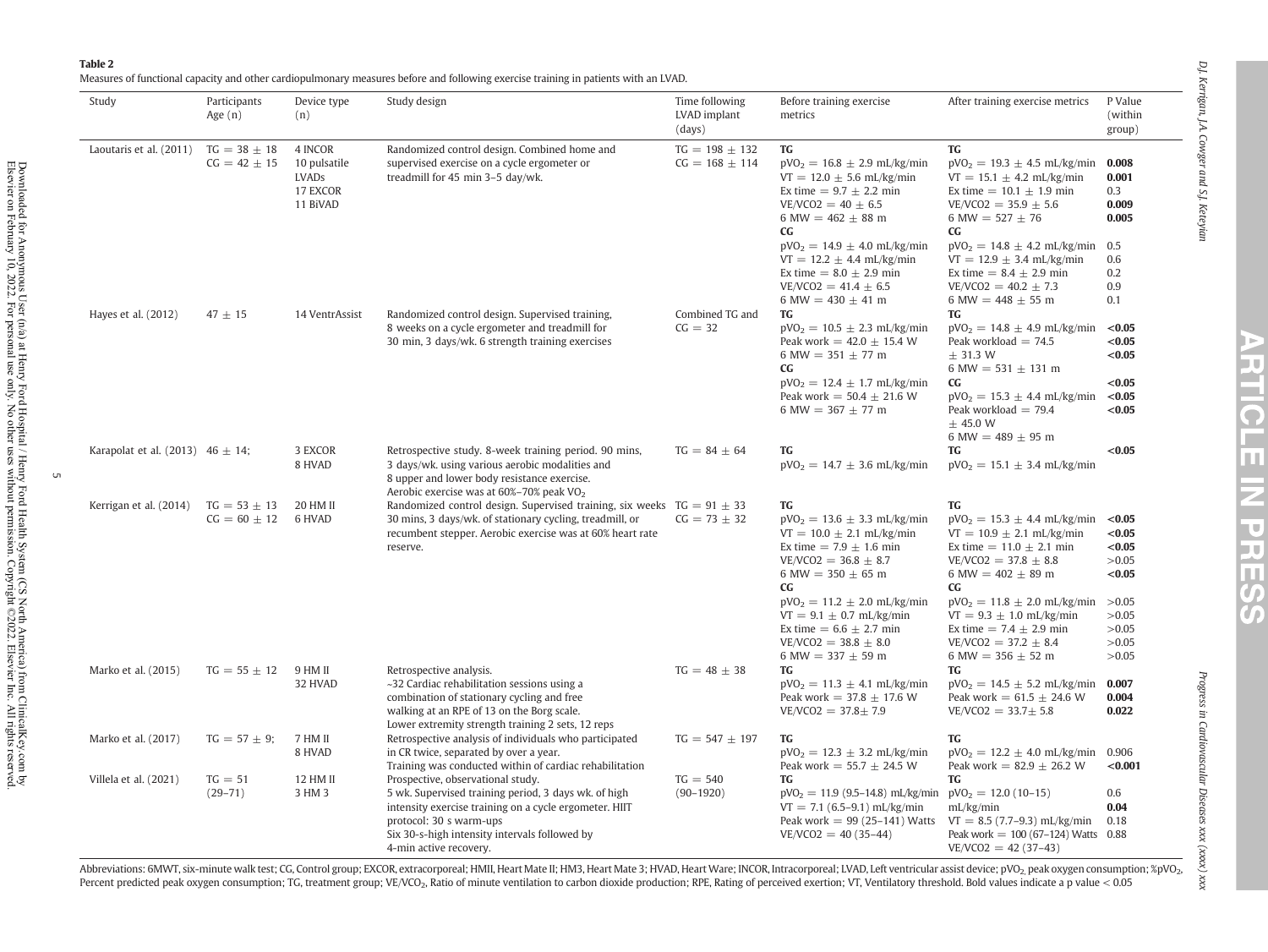# **RTICLE IN PR**

while reducing the risk of falls. Finally, extended cool down periods and hydration during recovery are recommended to avoid provocation of hypotension, dizziness/orthostasis, or device low flow alarms related to BP dysregulation or dehydration. All patients should have an emergency bracelet or their LVAD labeled with clear information to contact their physician or LVAD coordinator for questions or urgencies that may arise.

### Future considerations addressing exercise in patients on LVAD support

Exercise training has been shown to have short-term benefits for patients on LVAD support. As LVAD technology and outcomes continue to improve and the number of patients on long-term MCS increases, there will be more opportunities to look at the long-term effects of regular exercise on both patient-centered outcomes and LVAD function. Additionally, there is a need to examine the effects of CR participation and clinical outcomes in these patients; although a retrospective analysis by Bachmann et al. showed participation in CR was associated with a 23% lower adjusted one-year hospitalization risk (95% CI 11%–33%,  $p < 0.001$ ) and a 47% lower adjusted one-year mortality risk (95% CI 18%–66%,  $p < 0.01$ ), a data deficit remains relative to the impact of CR on risks for hospitalization and/or mortality<sup>[51](#page-7-0)</sup> in patients with an LVAD.

In addition to exploring more potential benefits of exercise for patients on LVAD support, there is also a need to reduce common exercise barriers. The delivery of home-based CR is an opportunity to circumvent a common barrier to exercise in this population. In a non-randomized trial by Kugler et al. patients on continuous flow LVADs were given cycle-ergometers and asked to follow a home-based exercise and nutrition program with telephone follow-ups[.52](#page-7-0) Compared with a usual care control group, the home-based exercise group showed improvements in both predicted peak workload and percent predicted peak  $VO_2$ <sup>[52](#page-7-0)</sup> At minimum, this study demonstrated the feasibility of performing a home-based model in this population and with the recent expansion of telehealth strategies due the COVID pandemic, the capabilities to provide additional virtual methods of CR continue to expand.

Another important finding from the study by Kugler et al. was the attenuation of body mass index in the exercise group, while the control group reported 5-unit increase. This is important and an untapped area of research, because many studies report substantial increases in body mass index following LVAD implant, which can effect transplant status and potentially lead to further complications.<sup>53</sup> The above illustrates yet another need and opportunity to provide exercise and lifestyle interventions in the LVAD population. Future interventions will need to take into account the uniqueness of the LVAD population, considering both the interaction between the device and human physiology and the specific needs and characteristics of the patient supported by it. Lastly, as the LVAD technology evolves so must the exercise and lifestyle strategies used to improve the health and well-being of these patients.

### Declaration of Competing Interest

None.

- 1. [Yancy CW, Jessup M, Bozkurt B, et al. 2013 ACCF/AHA guideline for the management](http://refhub.elsevier.com/S0033-0620(21)00134-1/rf0005) [of heart failure: executive summary: a report of the American College of Cardiology](http://refhub.elsevier.com/S0033-0620(21)00134-1/rf0005) [Foundation/American Heart Association task force on practice guidelines. Circulation](http://refhub.elsevier.com/S0033-0620(21)00134-1/rf0005) [2013;128:1810-1852.](http://refhub.elsevier.com/S0033-0620(21)00134-1/rf0005)
- 2. [Molina EJ, Shah P, Kiernan MS, et al. The society of thoracic surgeons intermacs 2020](http://refhub.elsevier.com/S0033-0620(21)00134-1/rf0010) [annual report. Ann Thorac Surg 2021;111:778-792.](http://refhub.elsevier.com/S0033-0620(21)00134-1/rf0010)
- 3. [Mehra MR, Goldstein DJ, Uriel N, et al. Two-year outcomes with a magnetically levi](http://refhub.elsevier.com/S0033-0620(21)00134-1/rf0015)[tated cardiac pump in heart failure. N Engl J Med 2018;378:1386-1395.](http://refhub.elsevier.com/S0033-0620(21)00134-1/rf0015)
- 4. [Pagani FD, Cantor R, Cowger J, et al. Concordance of treatment effect: an analysis of](http://refhub.elsevier.com/S0033-0620(21)00134-1/rf0020) [the Society of Thoracic Surgeons Intermacs database. Ann Thorac Surg](http://refhub.elsevier.com/S0033-0620(21)00134-1/rf0020) [2021;21.10.1016, Ahead of print.](http://refhub.elsevier.com/S0033-0620(21)00134-1/rf0020)
- 5. [Mehra MR, Uriel N, Naka Y, et al. A fully magnetically levitated left ventricular assist](http://refhub.elsevier.com/S0033-0620(21)00134-1/rf0025) device — fi[nal report. New Engl J Med 2019;380:1618-1627.](http://refhub.elsevier.com/S0033-0620(21)00134-1/rf0025)

### <span id="page-6-0"></span>D.J. Kerrigan, J.A. Cowger and S.J. Keteyian Progress in Cardiovascular Diseases xxx (xxxx) xxx

- 6. [Ritchey MD, Maresh S, McNeely J, et al. Tracking cardiac rehabilitation participation](http://refhub.elsevier.com/S0033-0620(21)00134-1/rf0030) and completion among Medicare benefi[ciaries to inform the efforts of a National Ini](http://refhub.elsevier.com/S0033-0620(21)00134-1/rf0030)[tiative. Circ Cardiovasc Qual Outcomes 2020;13, e005902.](http://refhub.elsevier.com/S0033-0620(21)00134-1/rf0030)
- 7. [Ben Gal T, Piepoli MF, Corrà U, et al. Exercise programs for LVAD supported patients:](http://refhub.elsevier.com/S0033-0620(21)00134-1/rf0035) a snapshot from the ESC affi[liated countries. Int J Cardiol 2015;201:215-219.](http://refhub.elsevier.com/S0033-0620(21)00134-1/rf0035)
- 8. [Akimoto T, Yamazaki K, Litwak P, et al. Rotary blood pump](http://refhub.elsevier.com/S0033-0620(21)00134-1/rf0040) flow spontaneously in[creases during exercise under constant pump speed: results of a chronic study.](http://refhub.elsevier.com/S0033-0620(21)00134-1/rf0040) [Artif Organs 1999;23:797-801.](http://refhub.elsevier.com/S0033-0620(21)00134-1/rf0040)
- 9. American College of Sports Medicine. ACSM'[s Guidelines for Exercise Testing and Pre](http://refhub.elsevier.com/S0033-0620(21)00134-1/rf0045)scription. Tenth Edition ed. [Lippincott Williams & Wilkins. 2018.](http://refhub.elsevier.com/S0033-0620(21)00134-1/rf0045)
- 10. [Muthiah K, Gupta S, Otton J, et al. Body position and activity, but not heart rate, affect](http://refhub.elsevier.com/S0033-0620(21)00134-1/rf0050) pump flows in patients with continuous-fl[ow left ventricular assist devices. JACC](http://refhub.elsevier.com/S0033-0620(21)00134-1/rf0050) [Heart Fail 2014;2:323-330.](http://refhub.elsevier.com/S0033-0620(21)00134-1/rf0050)
- 11. [Fresiello L, Jacobs S, Timmermans P, et al. Limiting factors of peak and submaximal](http://refhub.elsevier.com/S0033-0620(21)00134-1/rf0055) [exercise capacity in LVAD patients. PLoS One 2020;15, e0235684.](http://refhub.elsevier.com/S0033-0620(21)00134-1/rf0055)
- 12. [Levine BD, Cornwell WK, Drazner MH. Factors in](http://refhub.elsevier.com/S0033-0620(21)00134-1/rf0060)fluencing the rate of flow through continuous-fl[ow](http://refhub.elsevier.com/S0033-0620(21)00134-1/rf0060) [left](http://refhub.elsevier.com/S0033-0620(21)00134-1/rf0060) [ventricular](http://refhub.elsevier.com/S0033-0620(21)00134-1/rf0060) [assist](http://refhub.elsevier.com/S0033-0620(21)00134-1/rf0060) [devices](http://refhub.elsevier.com/S0033-0620(21)00134-1/rf0060) [at](http://refhub.elsevier.com/S0033-0620(21)00134-1/rf0060) [rest](http://refhub.elsevier.com/S0033-0620(21)00134-1/rf0060) [and](http://refhub.elsevier.com/S0033-0620(21)00134-1/rf0060) [with](http://refhub.elsevier.com/S0033-0620(21)00134-1/rf0060) [exercise](http://refhub.elsevier.com/S0033-0620(21)00134-1/rf0060) <sup>∗</sup> [. JACC:](http://refhub.elsevier.com/S0033-0620(21)00134-1/rf0060) [Heart Fail 2014;2:331-334.](http://refhub.elsevier.com/S0033-0620(21)00134-1/rf0060)
- 13. [Cowger J, Pagani FD, Haft JW, Romano MA, Aaronson KD, Kolias TJ. The development](http://refhub.elsevier.com/S0033-0620(21)00134-1/rf0065) of aortic insuffi[ciency in left ventricular assist device-supported patients. Circ Heart](http://refhub.elsevier.com/S0033-0620(21)00134-1/rf0065) [Fail 2010;3:668-674.](http://refhub.elsevier.com/S0033-0620(21)00134-1/rf0065)
- 14. [Vignati C, Apostolo A, Cattadori G, et al. Lvad pump speed increase is associated with](http://refhub.elsevier.com/S0033-0620(21)00134-1/rf0070) [increased peak exercise cardiac output and vo\(2\), postponed anaerobic threshold](http://refhub.elsevier.com/S0033-0620(21)00134-1/rf0070) and improved ventilatory effi[ciency. Int J Cardiol 2017;230:28-32.](http://refhub.elsevier.com/S0033-0620(21)00134-1/rf0070)
- 15. [Jung MH, Hansen PB, Sander K, et al. Effect of increasing pump speed during exercise](http://refhub.elsevier.com/S0033-0620(21)00134-1/rf0075) [on peak oxygen uptake in heart failure patients supported with a continuous-](http://refhub.elsevier.com/S0033-0620(21)00134-1/rf0075)flow [left ventricular assist device. A double-blind randomized study. Eur J Heart Fail](http://refhub.elsevier.com/S0033-0620(21)00134-1/rf0075) [2014;16:403-408.](http://refhub.elsevier.com/S0033-0620(21)00134-1/rf0075)
- 16. [Jung MH, Houston B, Russell SD, Gustafsson F. Pump speed modulations and sub](http://refhub.elsevier.com/S0033-0620(21)00134-1/rf0080)[maximal exercise tolerance in left ventricular assist device recipients: a double](http://refhub.elsevier.com/S0033-0620(21)00134-1/rf0080)[blind, randomized trial. J Heart Lung Transpl: Off Public Int Soc Heart Transpl](http://refhub.elsevier.com/S0033-0620(21)00134-1/rf0080) [2017;36:36-41.](http://refhub.elsevier.com/S0033-0620(21)00134-1/rf0080)
- 17. [Fresiello L, Gross C, Jacobs S. Exercise physiology in left ventricular assist device pa](http://refhub.elsevier.com/S0033-0620(21)00134-1/rf0085)[tients: insights from hemodynamic simulations. Ann Cardiothoracic Surg 2021;10:](http://refhub.elsevier.com/S0033-0620(21)00134-1/rf0085) [339-352.](http://refhub.elsevier.com/S0033-0620(21)00134-1/rf0085)
- 18. [Severin R, Sabbahi A, Ozemek C, Phillips S, Arena R. Approaches to improving exercise](http://refhub.elsevier.com/S0033-0620(21)00134-1/rf0090) [capacity in patients with left ventricular assist devices: an area requiring further in](http://refhub.elsevier.com/S0033-0620(21)00134-1/rf0090)[vestigation. Expert Rev Med Dev 2019;16:787-798.](http://refhub.elsevier.com/S0033-0620(21)00134-1/rf0090)
- 19. [Lim HS, Howell N, Ranasinghe A. The physiology of continuous-](http://refhub.elsevier.com/S0033-0620(21)00134-1/rf0095)flow left ventricular [assist devices. J Card Fail 2017;23:169-180.](http://refhub.elsevier.com/S0033-0620(21)00134-1/rf0095)
- 20. [Slaughter MS, Pagani FD, Rogers JG, et al. Clinical management of continuous-](http://refhub.elsevier.com/S0033-0620(21)00134-1/rf0100)flow [left ventricular assist devices in advanced heart failure. J Heart Lung Transpl: Off Pub](http://refhub.elsevier.com/S0033-0620(21)00134-1/rf0100)[lic Int Soc Heart Transpl 2010;29:S1-39.](http://refhub.elsevier.com/S0033-0620(21)00134-1/rf0100)
- 21. [Salamonsen RF, Mason DG, Ayre PJ. Response of rotary blood pumps to changes in](http://refhub.elsevier.com/S0033-0620(21)00134-1/rf0105) preload and afterload at a fi[xed speed setting are unphysiological when compared](http://refhub.elsevier.com/S0033-0620(21)00134-1/rf0105) [with the natural heart. Artif Organs 2011;35:E47-E53.](http://refhub.elsevier.com/S0033-0620(21)00134-1/rf0105)
- 22. [Jacquet L, Vancaenegem O, Pasquet A, et al. Exercise capacity in patients supported](http://refhub.elsevier.com/S0033-0620(21)00134-1/rf0110) [with rotary blood pumps is improved by a spontaneous increase of pump](http://refhub.elsevier.com/S0033-0620(21)00134-1/rf0110) flow at [constant pump speed and by a rise in native cardiac output. Artif Organs 2011;35:](http://refhub.elsevier.com/S0033-0620(21)00134-1/rf0110) [682-690.](http://refhub.elsevier.com/S0033-0620(21)00134-1/rf0110)
- 23. [Brassard P, Jensen AS, Nordsborg N, et al. Central and peripheral blood](http://refhub.elsevier.com/S0033-0620(21)00134-1/rf0115) flow during exercise with a continuous-fl[ow left ventricular assist device: constant versus in](http://refhub.elsevier.com/S0033-0620(21)00134-1/rf0115)[creasing pump speed: a pilot study. Circ Heart Fail 2011;4:554-560.](http://refhub.elsevier.com/S0033-0620(21)00134-1/rf0115)
- 24. [Lai JV, Muthiah K, Robson D, et al. Impact of pump speed on hemodynamics with ex](http://refhub.elsevier.com/S0033-0620(21)00134-1/rf0120)ercise in continuous fl[ow ventricular assist device patients. ASAIO J \(Am Soc Artif In](http://refhub.elsevier.com/S0033-0620(21)00134-1/rf0120)[tern Org: 1992\) 2020;66:132-138.](http://refhub.elsevier.com/S0033-0620(21)00134-1/rf0120)
- 25. [Mirza KK, Szymanski MK, Schmidt T, et al. Prognostic value of peak oxygen uptake in](http://refhub.elsevier.com/S0033-0620(21)00134-1/rf0125) [patients supported with left ventricular assist devices \(PRO-VAD\). JACC Heart Fail](http://refhub.elsevier.com/S0033-0620(21)00134-1/rf0125) [2021;10:758-767.](http://refhub.elsevier.com/S0033-0620(21)00134-1/rf0125)
- 26. [Rosenbaum AN, Dunlay SM, Pereira NL, et al. Determinants of improvement in car](http://refhub.elsevier.com/S0033-0620(21)00134-1/rf0130)[diopulmonary exercise testing after left ventricular assist device implantation.](http://refhub.elsevier.com/S0033-0620(21)00134-1/rf0130) [ASAIO J \(Am Soc Artif Intern Org: 1992\) 2018;64:610-615.](http://refhub.elsevier.com/S0033-0620(21)00134-1/rf0130)
- 27. [Benton CR, Sayer G, Nair AP, et al. Left ventricular assist devices improve functional](http://refhub.elsevier.com/S0033-0620(21)00134-1/rf0135) [class without normalizing peak oxygen consumption. ASAIO J \(Am Soc Artif Intern](http://refhub.elsevier.com/S0033-0620(21)00134-1/rf0135) [Org: 1992\) 2015;61:237-243.](http://refhub.elsevier.com/S0033-0620(21)00134-1/rf0135)
- 28. [Gallastegi AD, Ozturk P, Demir E, Nalbantgil S, Yagdi T, Ozbaran M. Prospective eval](http://refhub.elsevier.com/S0033-0620(21)00134-1/rf0140)[uation of ventricula assist device risk scores capacity to predict cardiopulmonary ex](http://refhub.elsevier.com/S0033-0620(21)00134-1/rf0140)[ercise parameters. Interact Cardiovasc Thorac Surg 2020;30:223-228.](http://refhub.elsevier.com/S0033-0620(21)00134-1/rf0140)
- 29. [Vuckovic KM, Piano MR, Phillips SA. Effects of exercise interventions on peripheral](http://refhub.elsevier.com/S0033-0620(21)00134-1/rf0145) [vascular endothelial vasoreactivity in patients with heart failure with reduced ejec](http://refhub.elsevier.com/S0033-0620(21)00134-1/rf0145)[tion fraction. Heart Lung Circ 2013;22:328-340.](http://refhub.elsevier.com/S0033-0620(21)00134-1/rf0145)
- 30. [Duscha BD, Kraus WE, Keteyian SJ, et al. Capillary density of skeletal muscle: a con](http://refhub.elsevier.com/S0033-0620(21)00134-1/rf0150)[tributing mechanism for exercise intolerance in class II-III chronic heart failure inde](http://refhub.elsevier.com/S0033-0620(21)00134-1/rf0150)[pendent of other peripheral alterations. J Am Coll Cardiol 1999;33:1956-1963.](http://refhub.elsevier.com/S0033-0620(21)00134-1/rf0150)
- 31. [Poole DC, Hirai DM, Copp SW, Musch TI. Muscle oxygen transport and utilization in](http://refhub.elsevier.com/S0033-0620(21)00134-1/rf0155) [heart failure: implications for exercise \(in\)tolerance. Am J Physiol Heart Circ Physiol](http://refhub.elsevier.com/S0033-0620(21)00134-1/rf0155) [2012;302:H1050-H1063.](http://refhub.elsevier.com/S0033-0620(21)00134-1/rf0155)
- 32. [Hayes K, Leet AS, Bradley SJ, Holland AE. Effects of exercise training on exercise ca](http://refhub.elsevier.com/S0033-0620(21)00134-1/rf0160)[pacity and quality of life in patients with a left ventricular assist device: a preliminary](http://refhub.elsevier.com/S0033-0620(21)00134-1/rf0160) [randomized controlled trial. J Heart Lung Transpl: Off Public Intern Soc Heart Transpl](http://refhub.elsevier.com/S0033-0620(21)00134-1/rf0160) [2012;31:729-734.](http://refhub.elsevier.com/S0033-0620(21)00134-1/rf0160)
- 33. [Leibner E, Cysyk J, Eleuteri K, El-Banayosy A, Boehmer J, Pae W. Changes in the func](http://refhub.elsevier.com/S0033-0620(21)00134-1/rf0165)[tional status measures of heart failure patients with mechanical assist devices. ASAIO](http://refhub.elsevier.com/S0033-0620(21)00134-1/rf0165) [J 2013;59:117-122.](http://refhub.elsevier.com/S0033-0620(21)00134-1/rf0165)